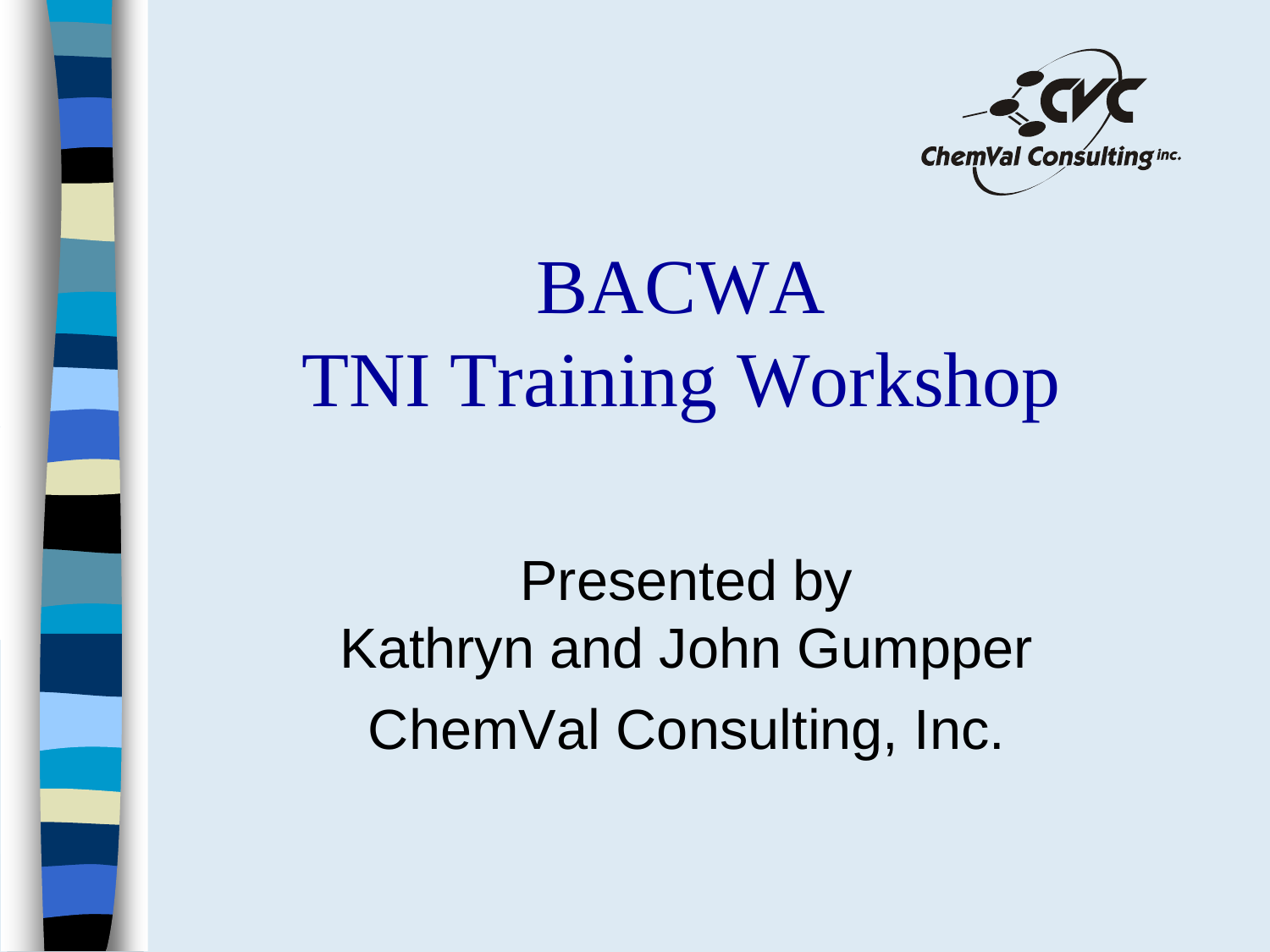

#### Who Are we?

- Both Started in Environmental Chemistry in 1985
- Kathryn did bench chemistry, quality assurance and project management before moving to clinical chemistry and DNA-sequencing bench chemistry and operations management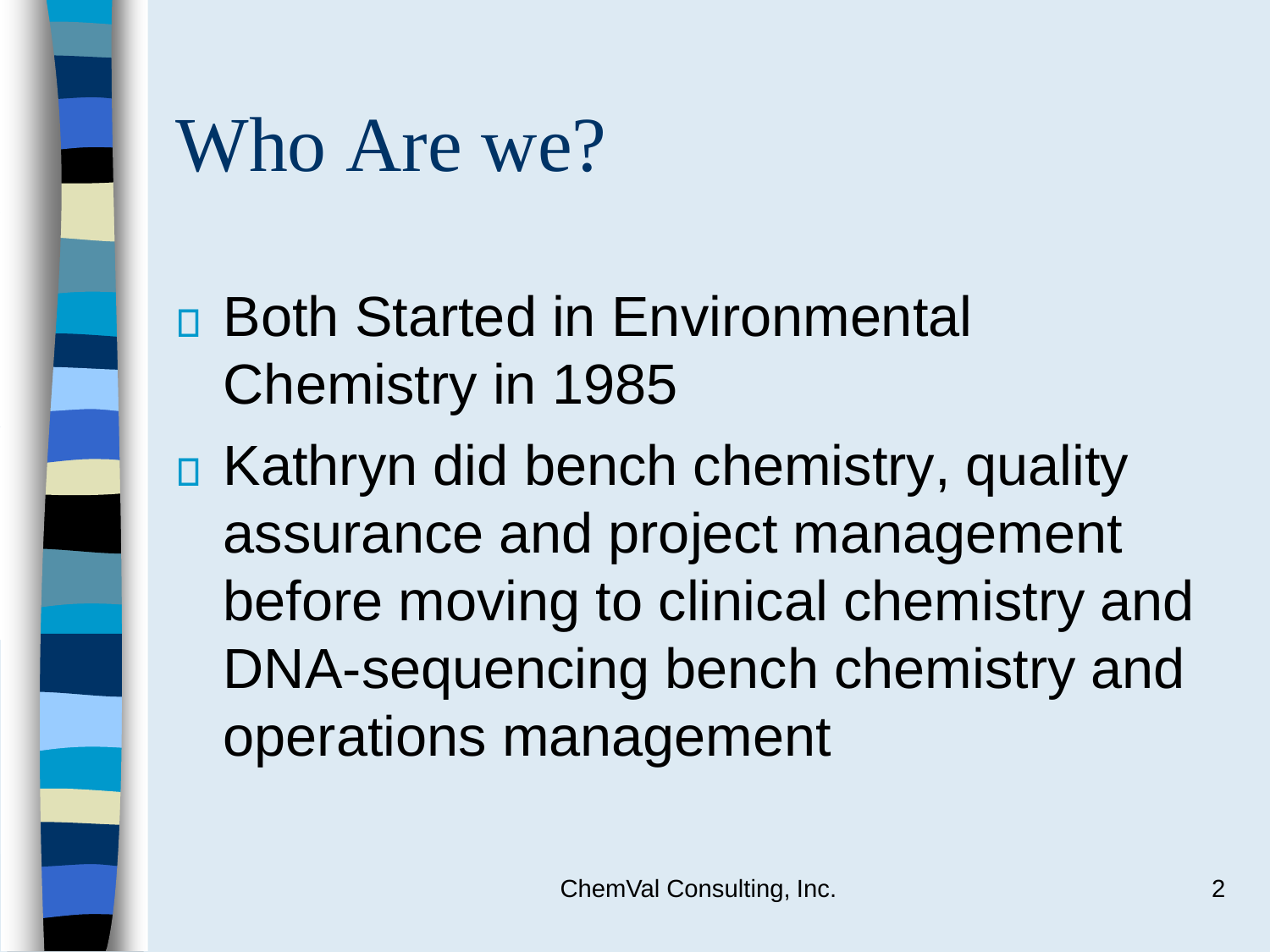

#### Who are we?

John did bench chemistry and moved into operations management in Environmental and OTC Pharmaceutical laboratories

■ Broad range of experience and "ways of doing things"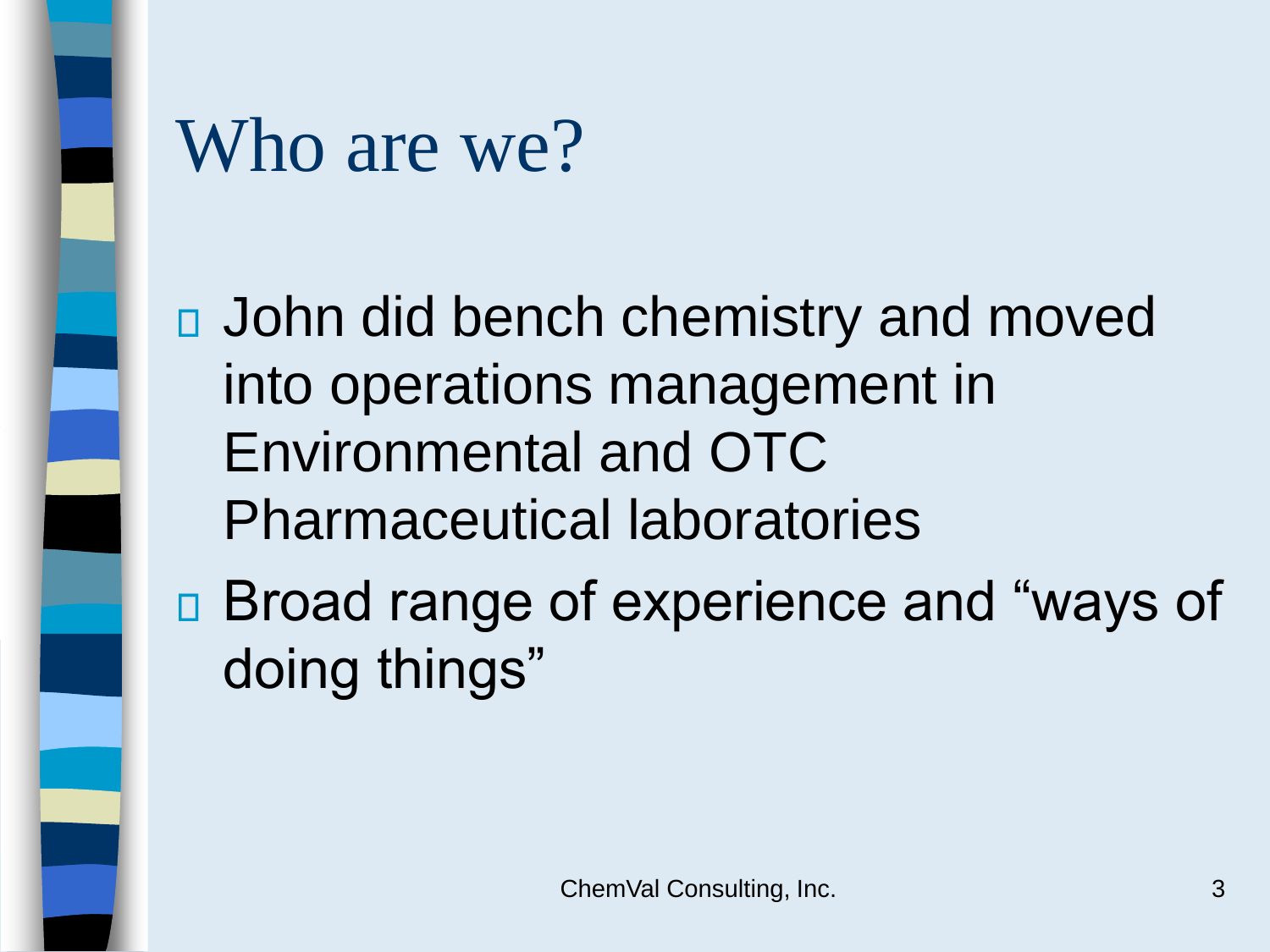

– Formed in 1997 as part-time venture

- John Full-time in 1998
- Kathryn Full-time in 2006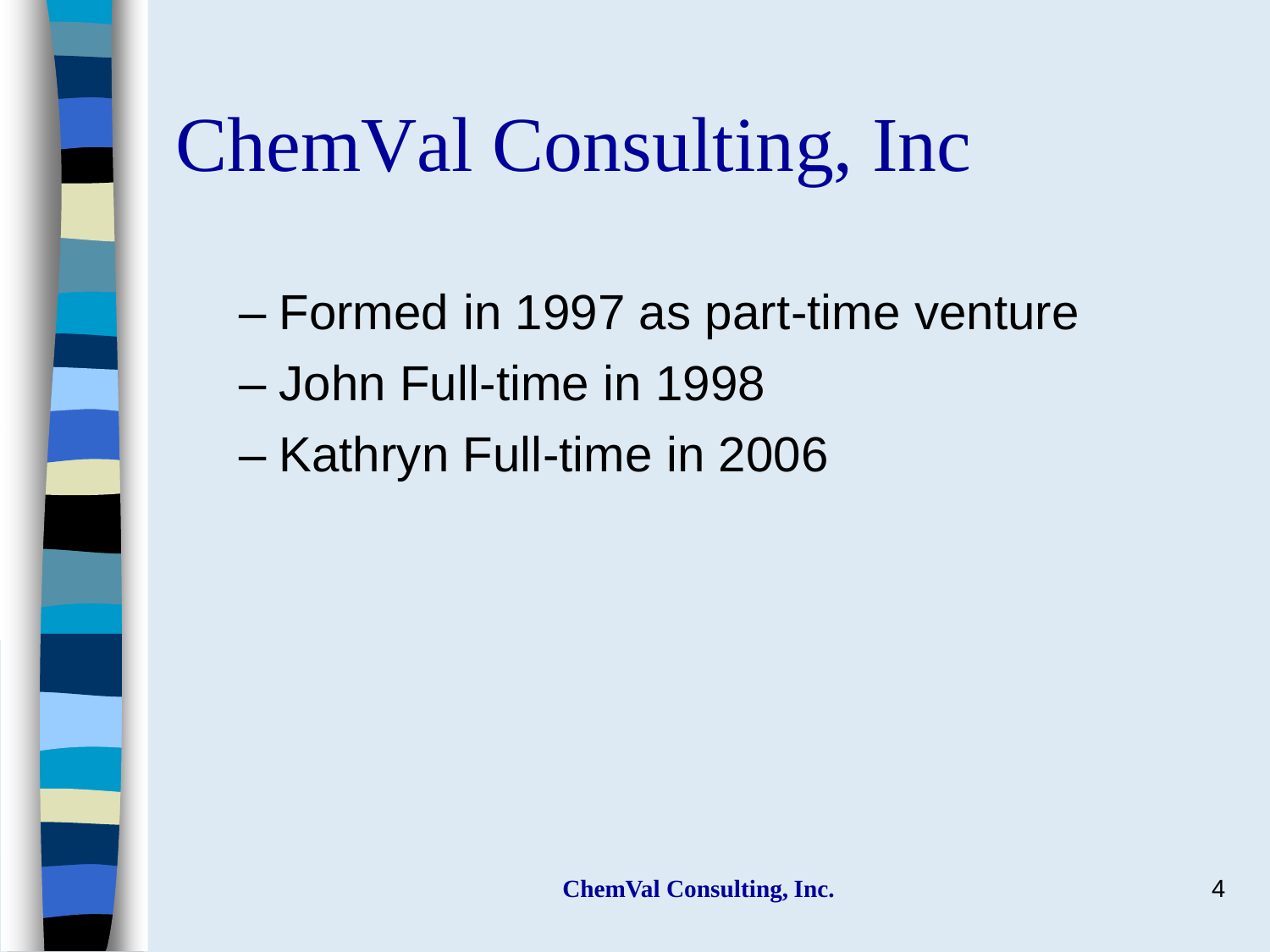### ChemVal, continued

#### NELAC started in earnest in 2000

- Need for people who understood selfinspection quality systems
- Took on quality consulting and quality manager roles
- Training
- Data Validation projects
- Third-party Internal Auditing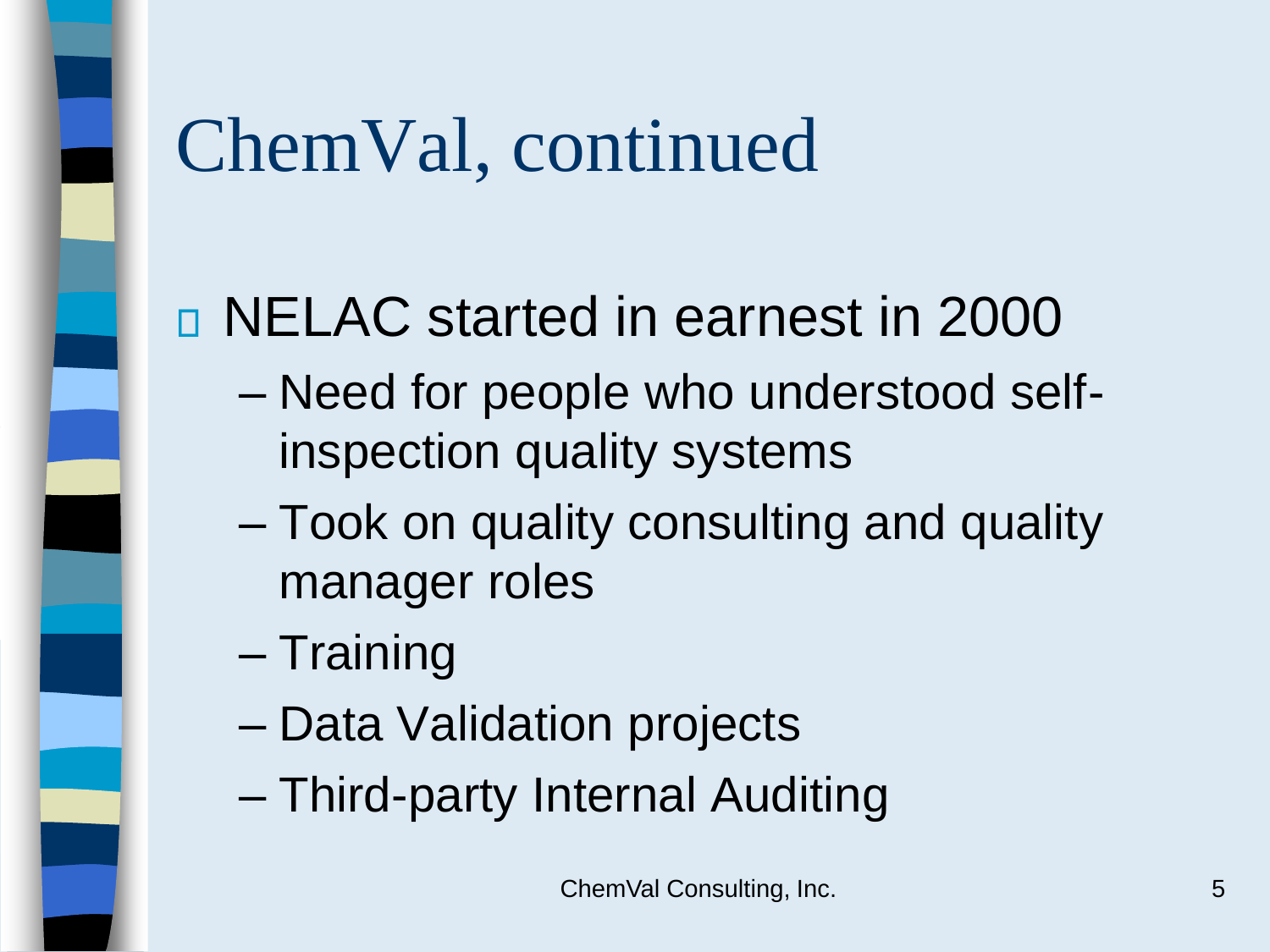## ChemVal, Continued

□ Began performing assessments for Internationally-Recognized Accreditation Body

- Environmental Laboratories
- Industrial Laboratories
- Food and Pharmaceutical Laboratories
- Proficiency Testing Providers
- Reference Material Producers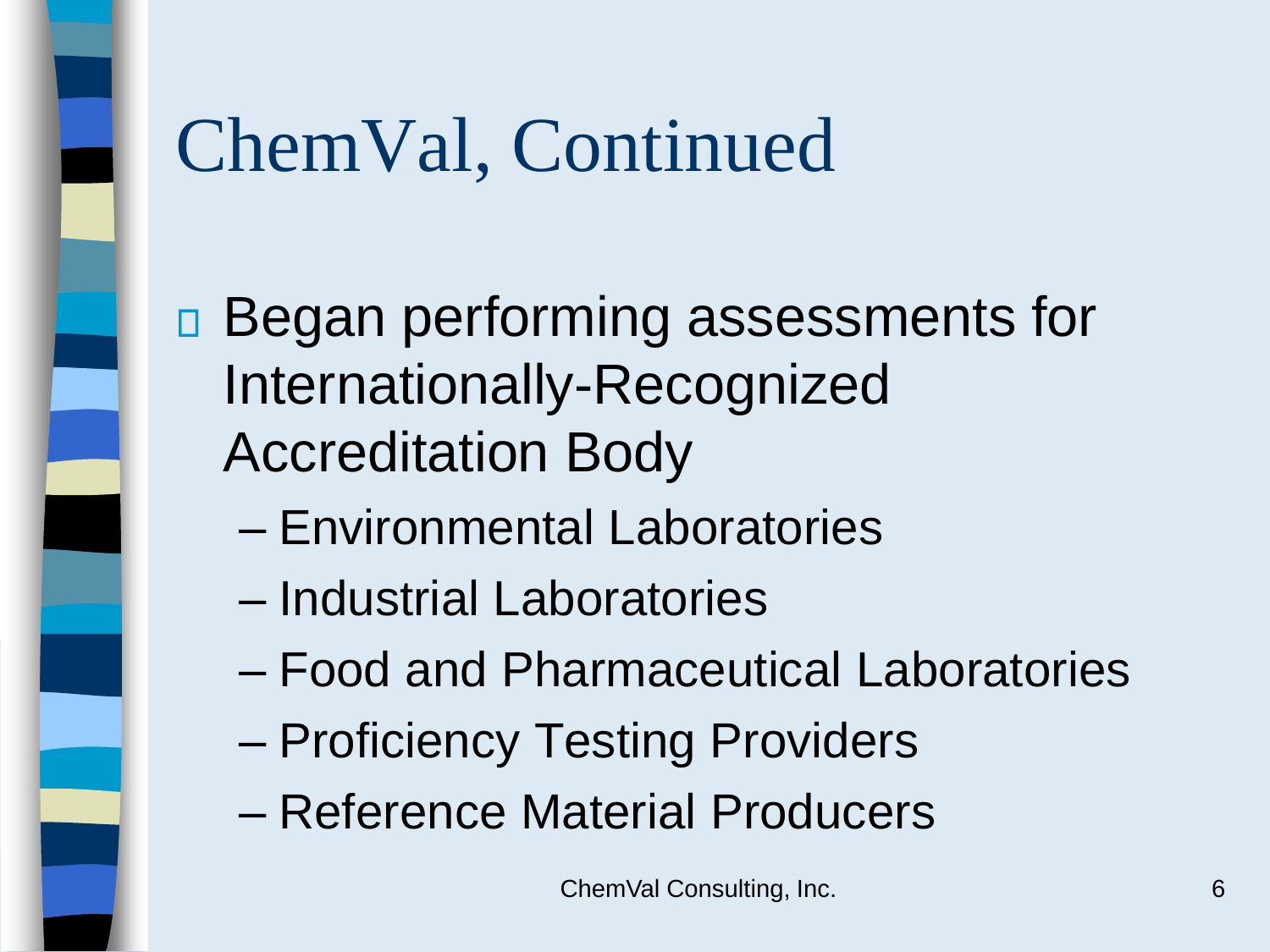

- Kathryn also assesses Medical Laboratories
- John also assesses Product Certification Bodies and Inspection Bodies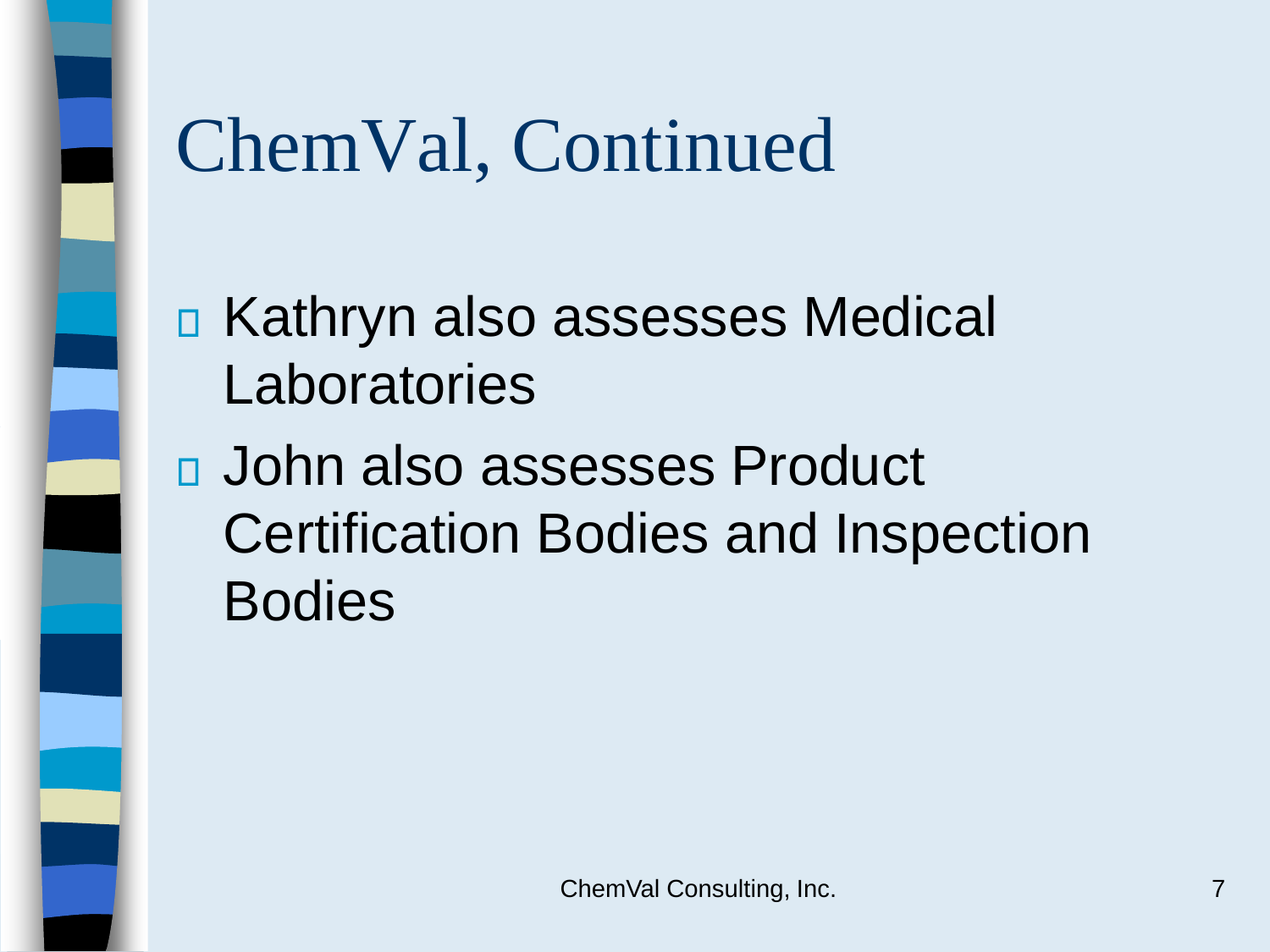### Environmental Lab Projects

**D** Quality Manager roles

- One-person labs
- Multi-person labs
- Large labs
- □ Quality Consulting-Internal Auditing
- "Laboratory Salvage"
- n Training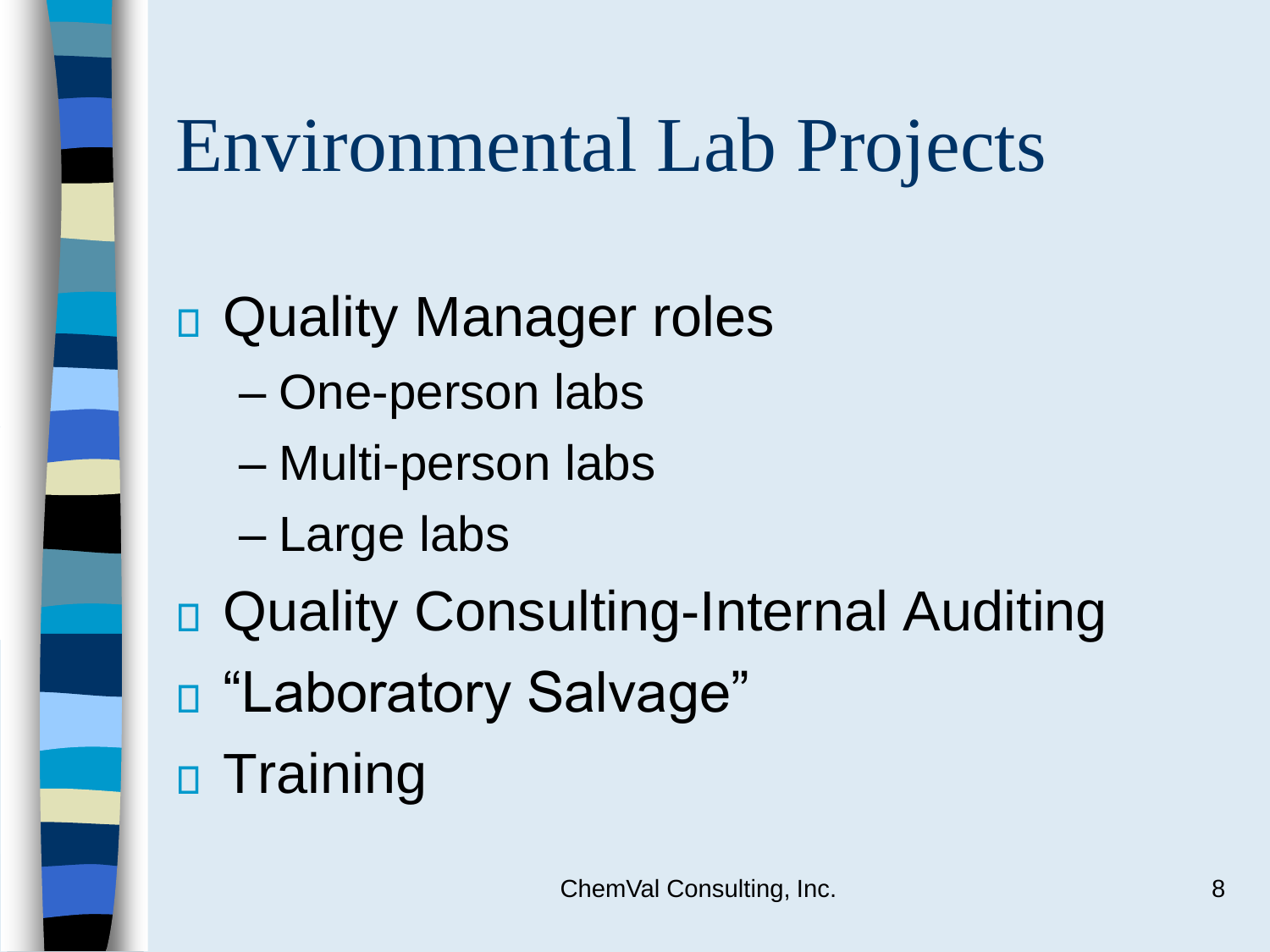

# Standards Writing

- Both have contributed to the NELAC/TNI Standards
- □ Both have worked on related writing projects.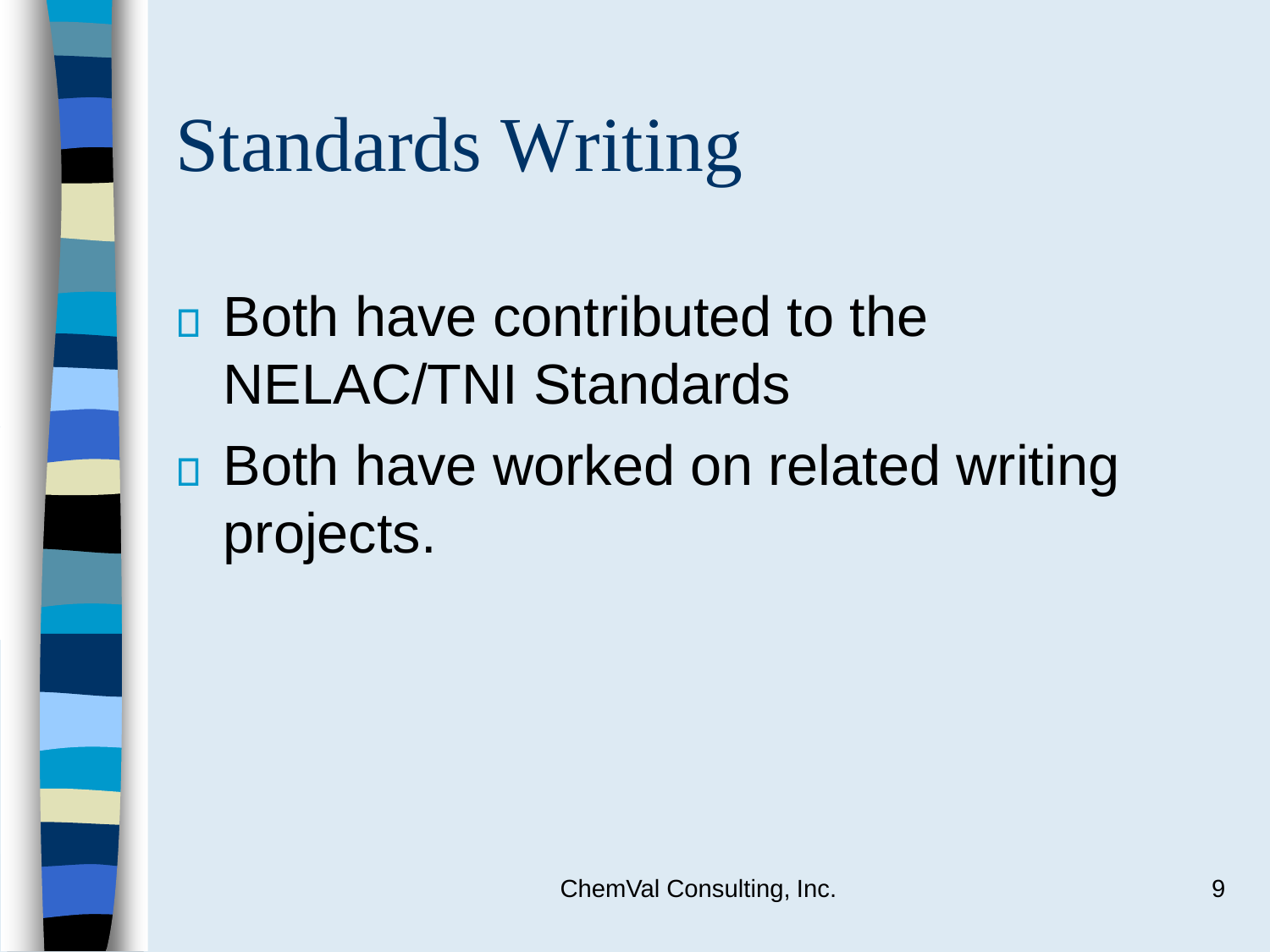

#### Two Keys to Success

**E** Know the Standard **E** Know the Methods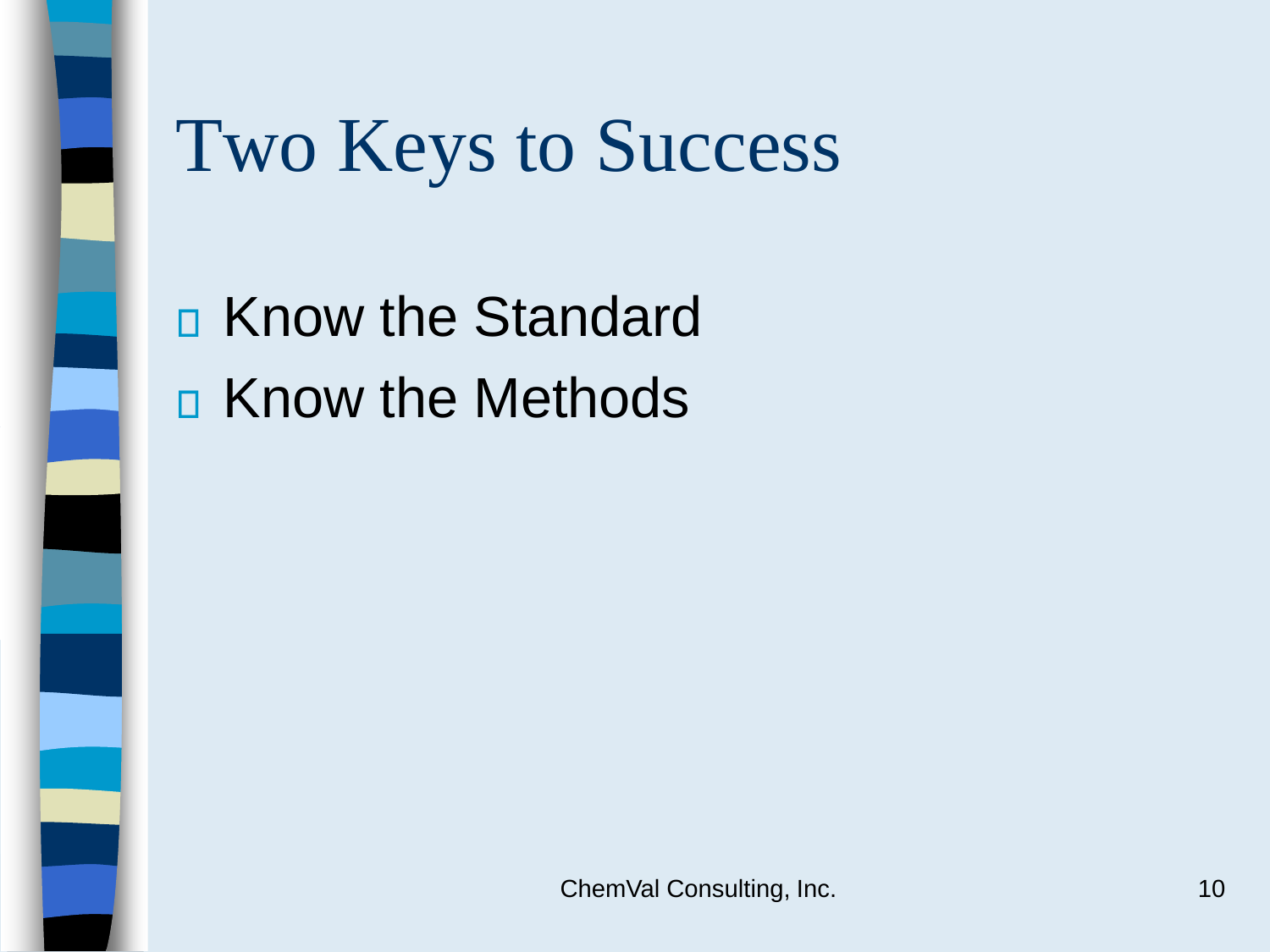- You will need to read the standard many more times than once!
- □ Think about why someone put that requirement into a laboratory Standard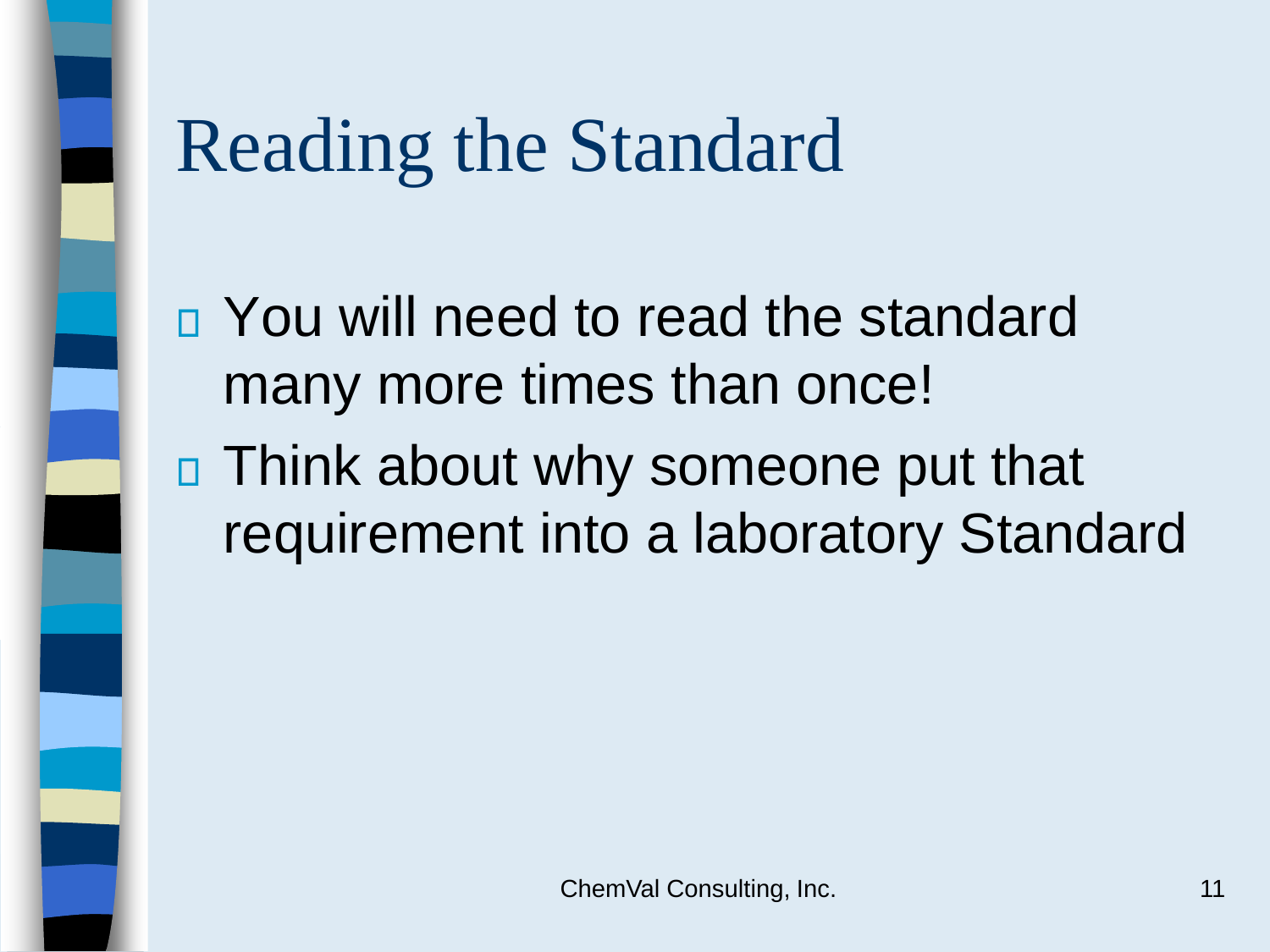#### Highlight all words that say

- Policy
- Procedure
- Program
- □ Policies must be described in your Quality Manual
- **Procedures and programs will require** written instruction in controlled documents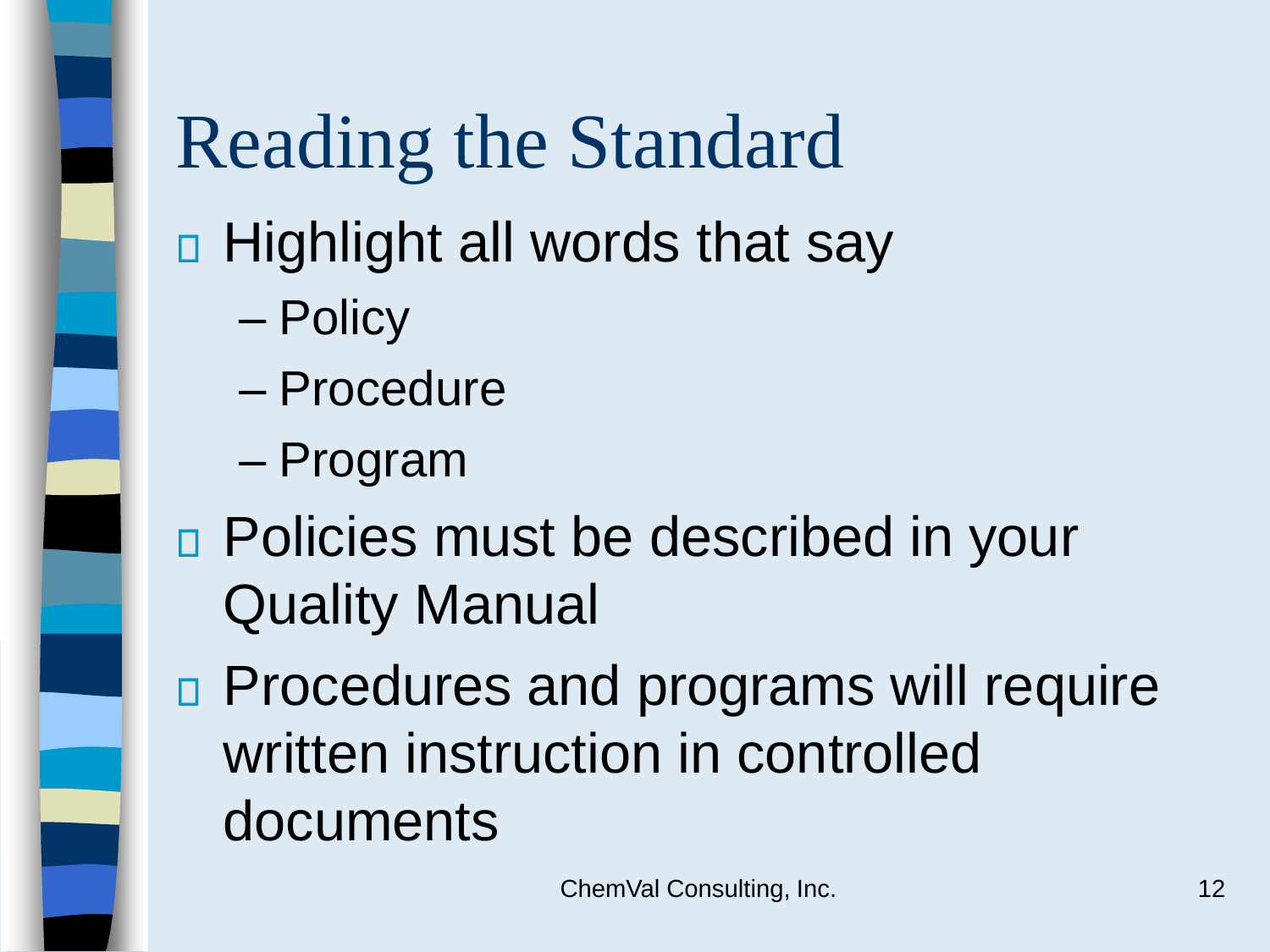#### □ Highlight in a different color

- All places that require records
- Use "Document" as a verb
- Implied action
	- Example: V1M2, 4.11.2: Cause Analysis The procedure for corrective action shall start with an investigation to determine the root cause(s) of the problem.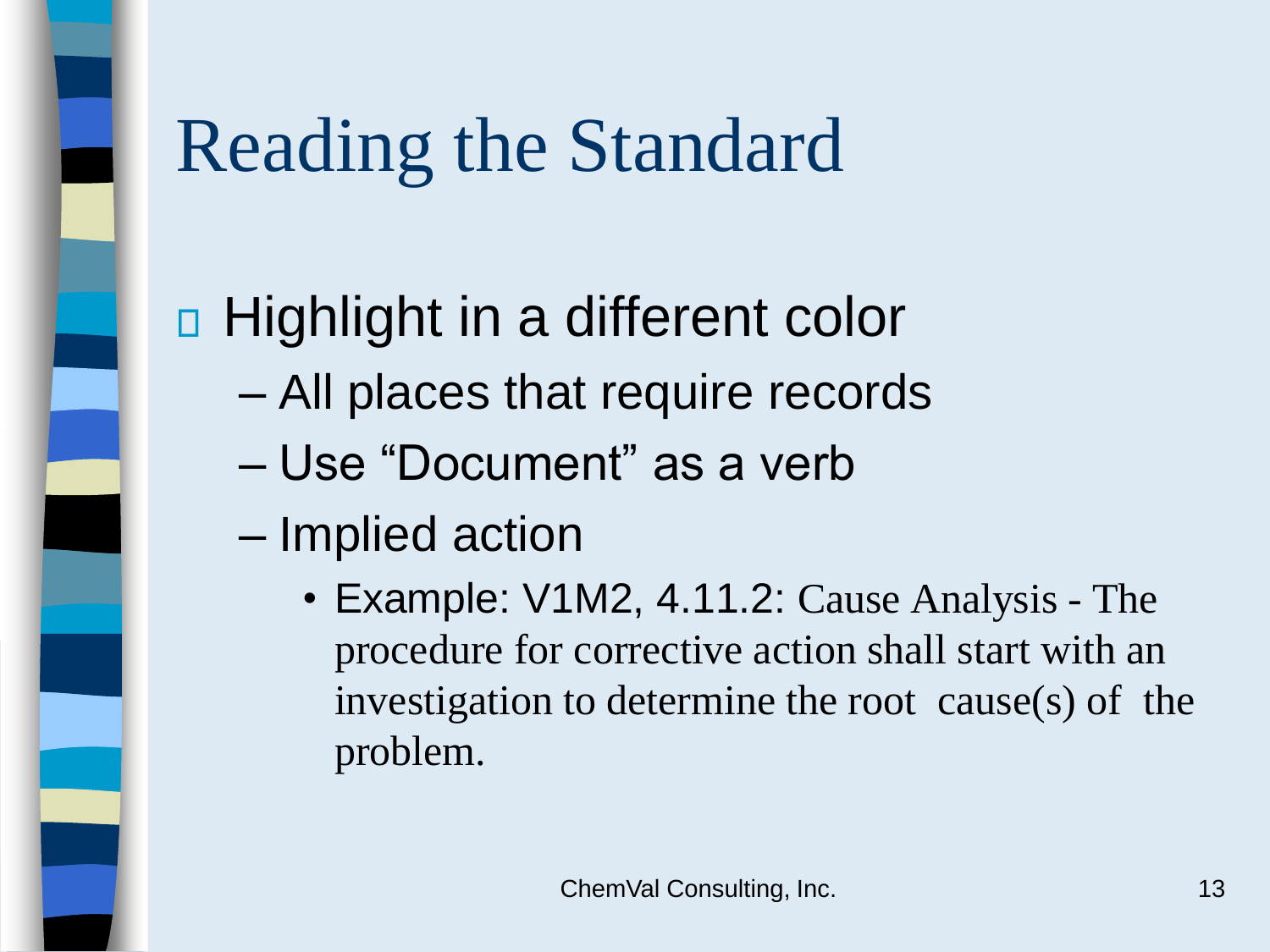- □ Required Actions will require a system for keeping records of those actions
- □ Work to design records as consistently as possible
	- Have blanks for all ticky details
- **E** Records may be paper or electronic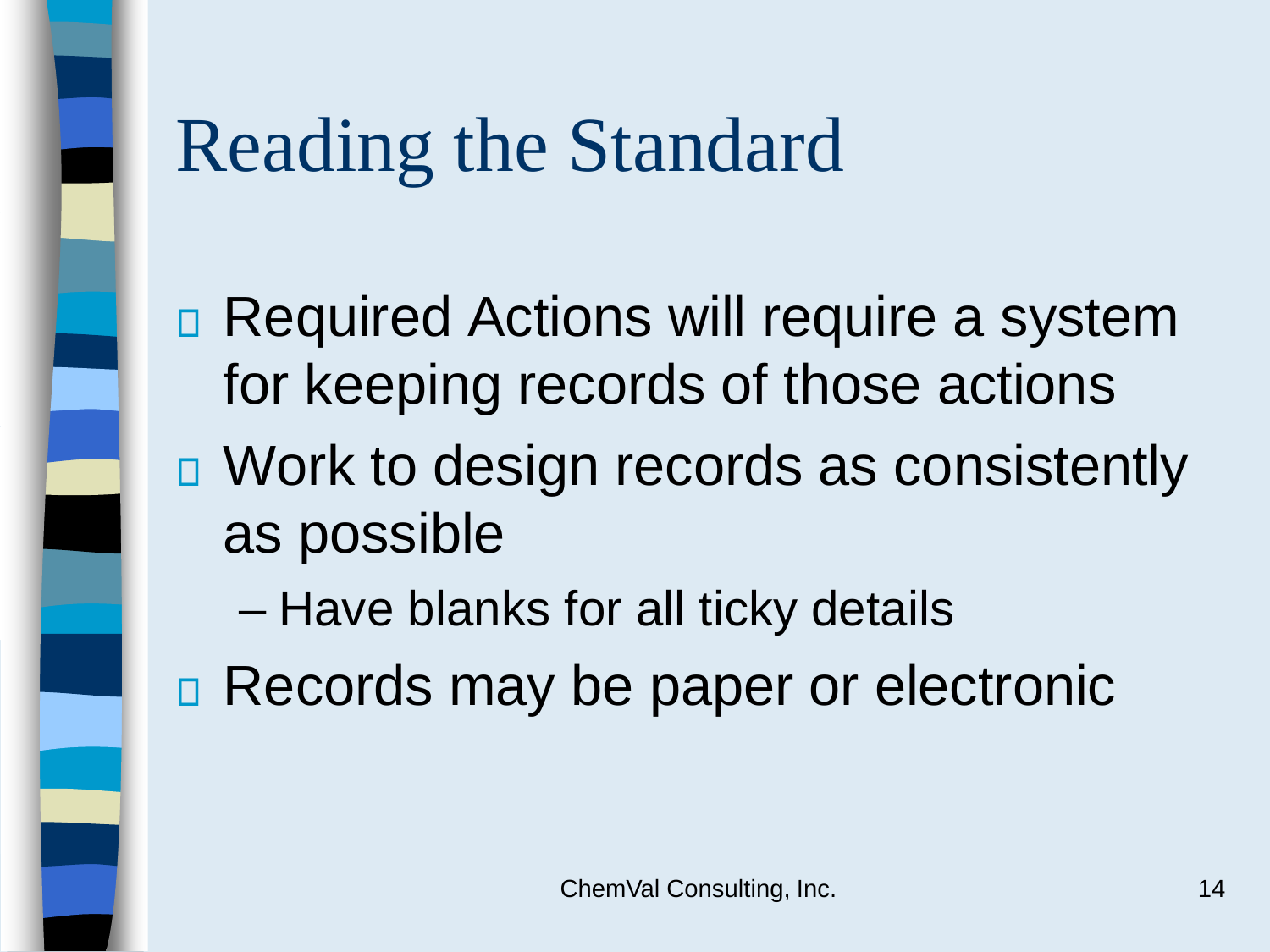- $\Box$  Keep track of things you don't think apply to you
	- In your written management system (quality manual), say why they don't apply
	- Example: V1M2, 4.6: Subcontracting
	- NOTE: V1M2, 4.4 "Review of Requests, Tenders and Contracts" ALWAYS applies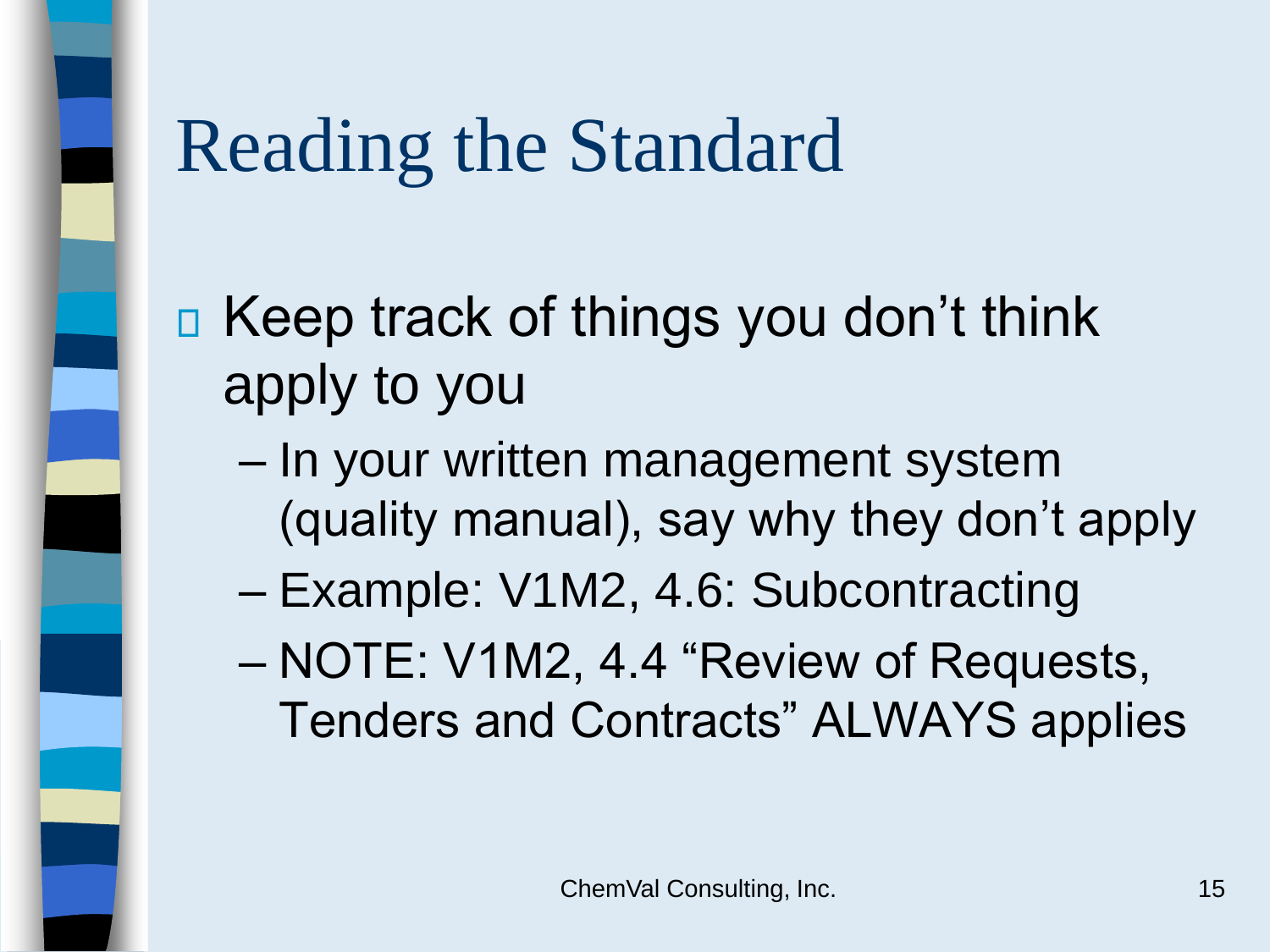- As you're reading, note things you already have in place
- Tweak, when possible, rather than rewrite
- Note: Under current CA Accreditation Requirements, Labs should have a Quality Manual and SOPs already, though not necessarily TNI compliant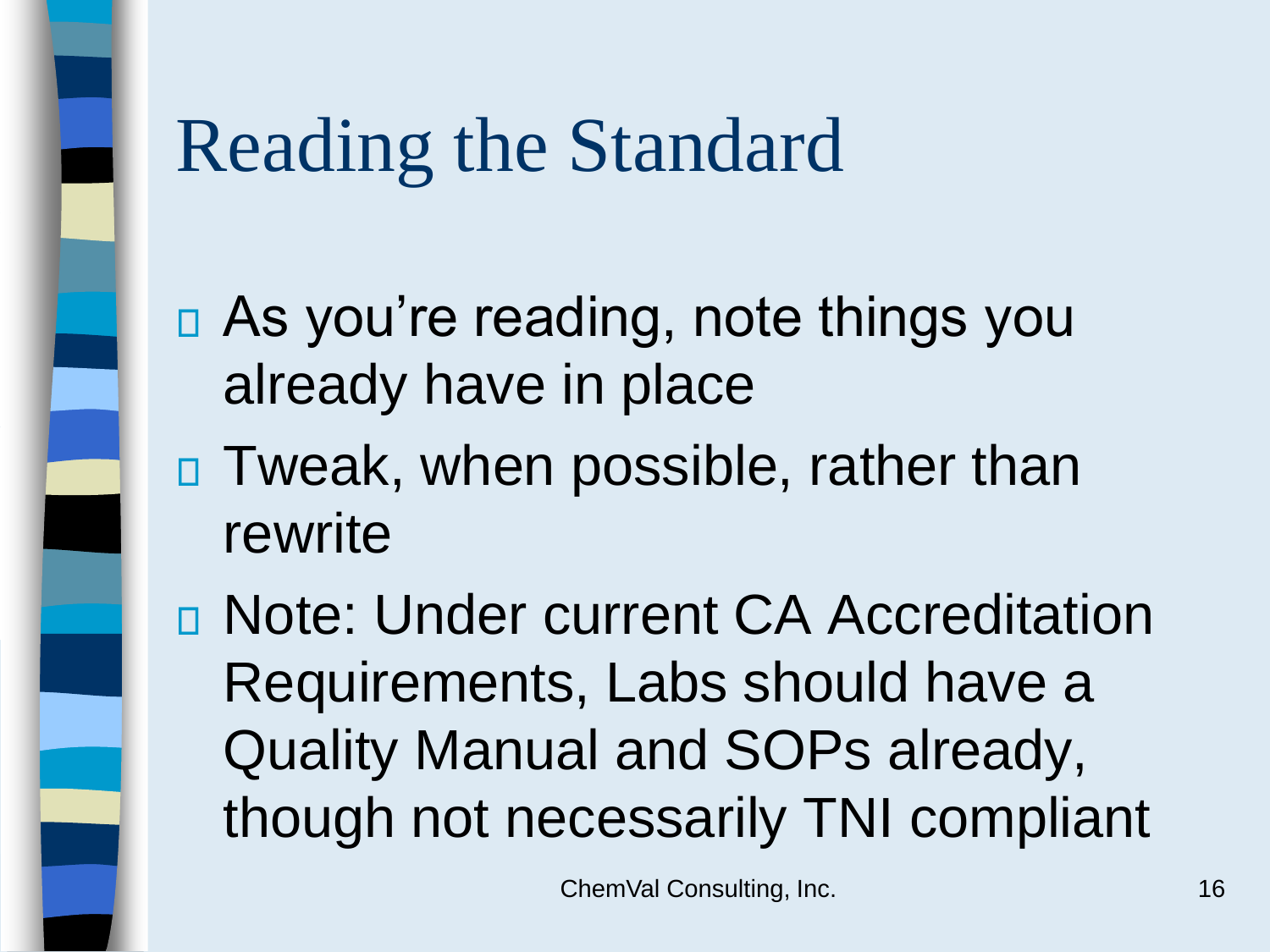- As you build your system, keep track of where each clause is addressed in your system.
	- Your Assessors will care about this!
	- This will help you in explaining and defending your system to outside assessors
	- This will help you during Internal Audits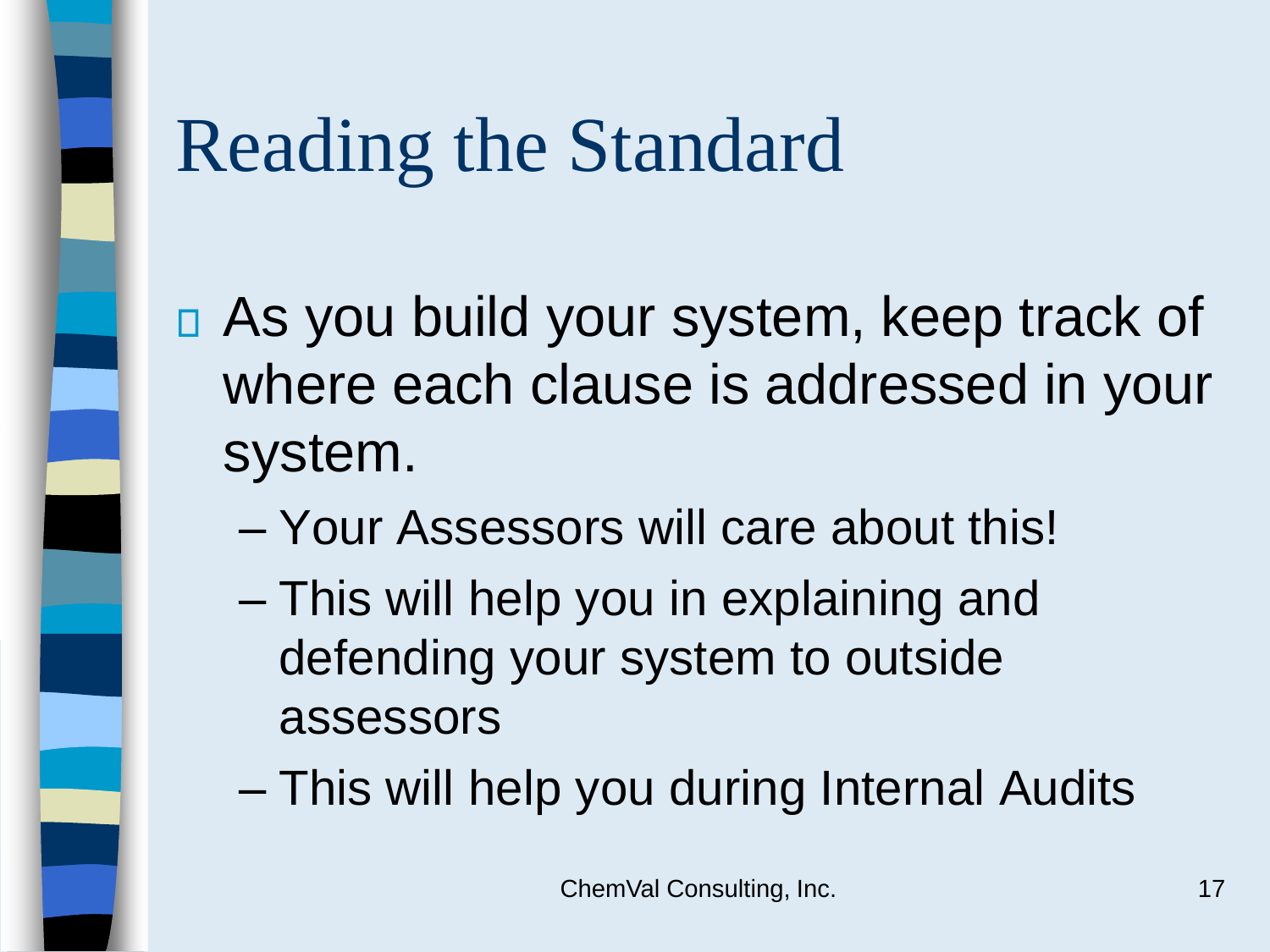- □ How to tell if you're doing enough reading:
- □ In 1-2 years, at least one person in the organization should know the standard well enough to say, "Oh, Corrective Action? That's in V1M2 4.11."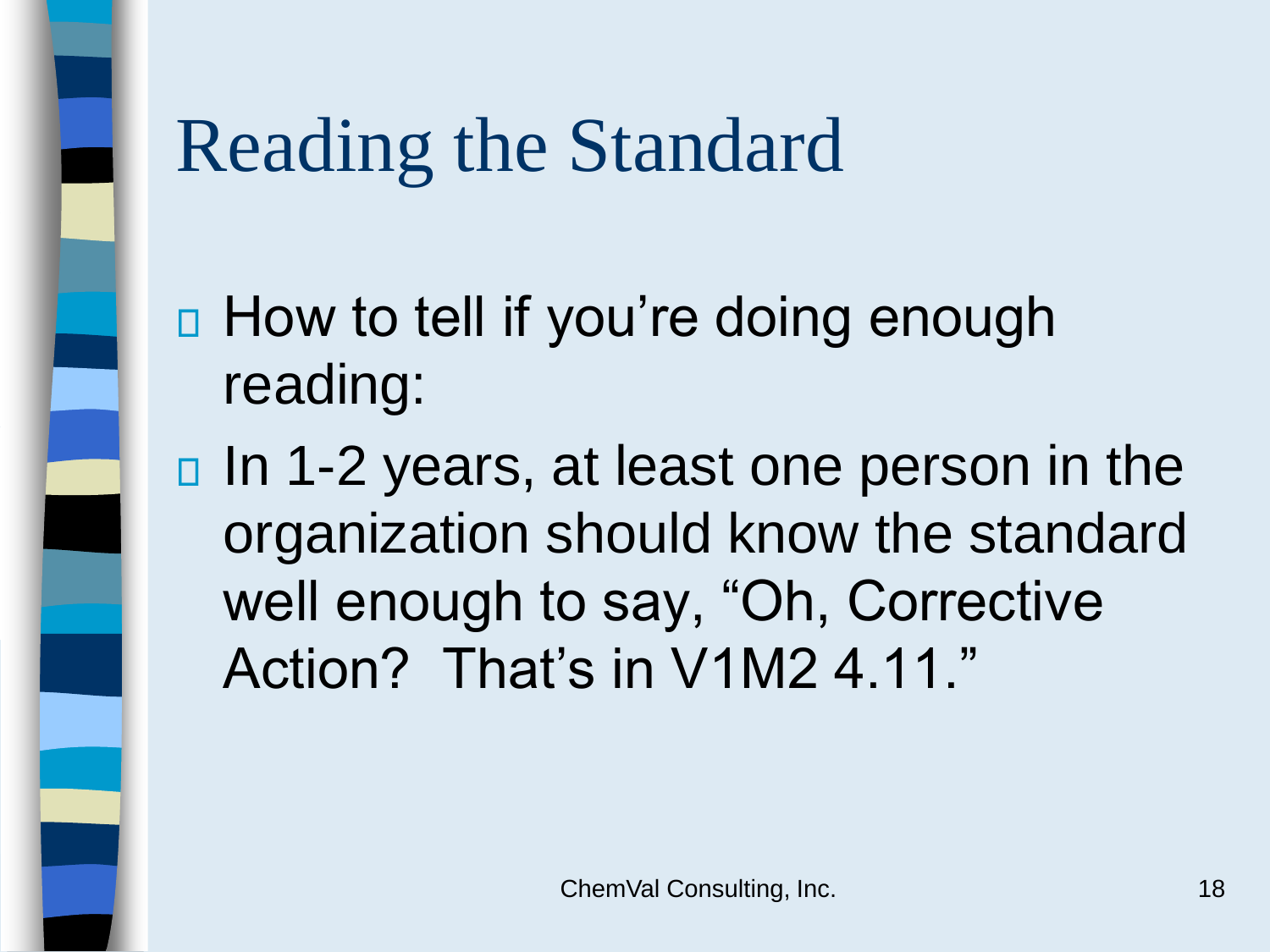- As Assessors, we often hear "We don't need all this quality stuff! We just run the methods!"
	- Most of the laboratories who say that don't actually run the methods as written and they don't know it.

– Why?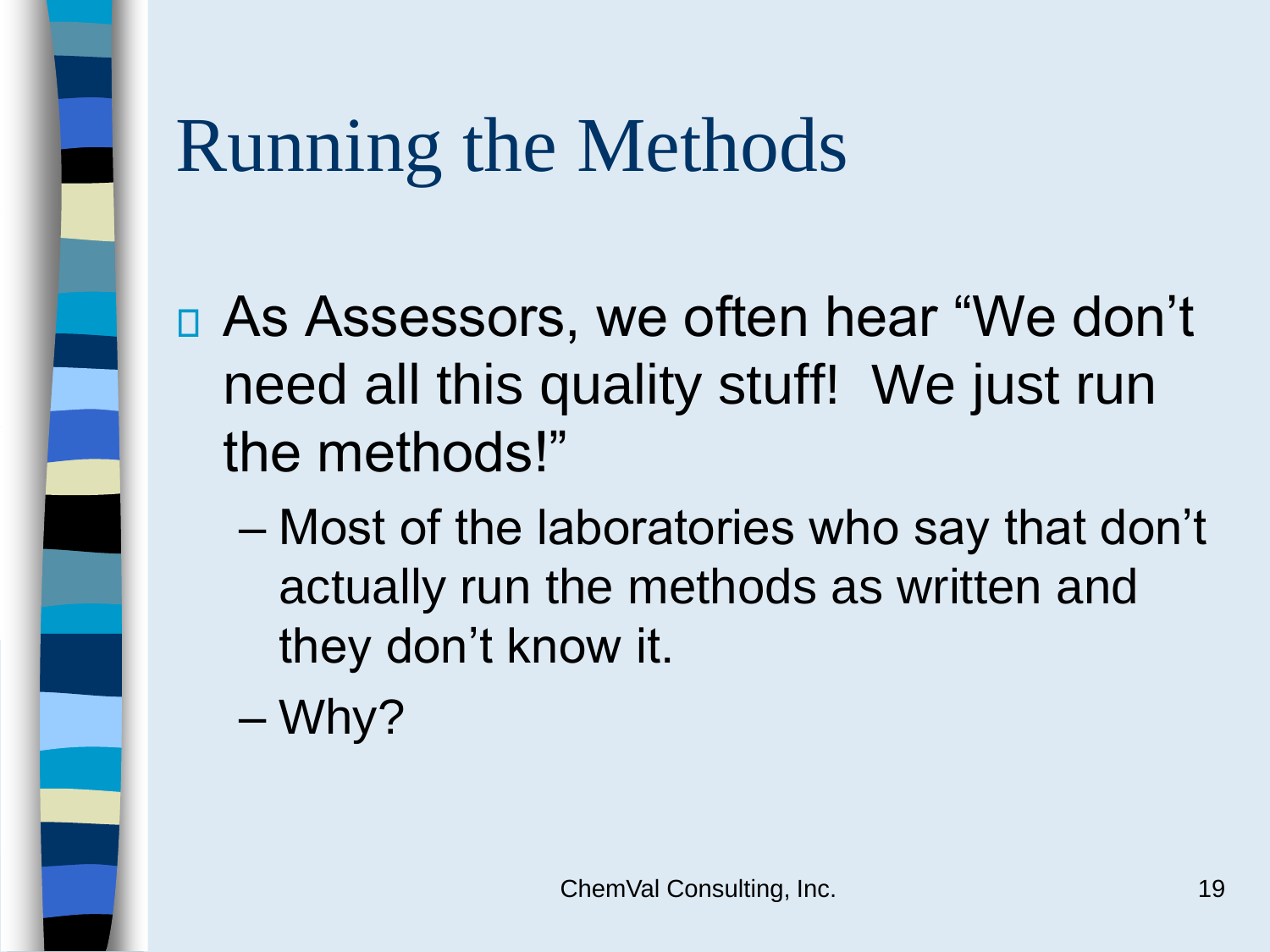- □ First, know which method you're running
	- Is it approved in regulation? (Method Update Rules for drinking water, wastewater)
	- Is it on the CA FOTs?
	- Will it meet your customer's needs?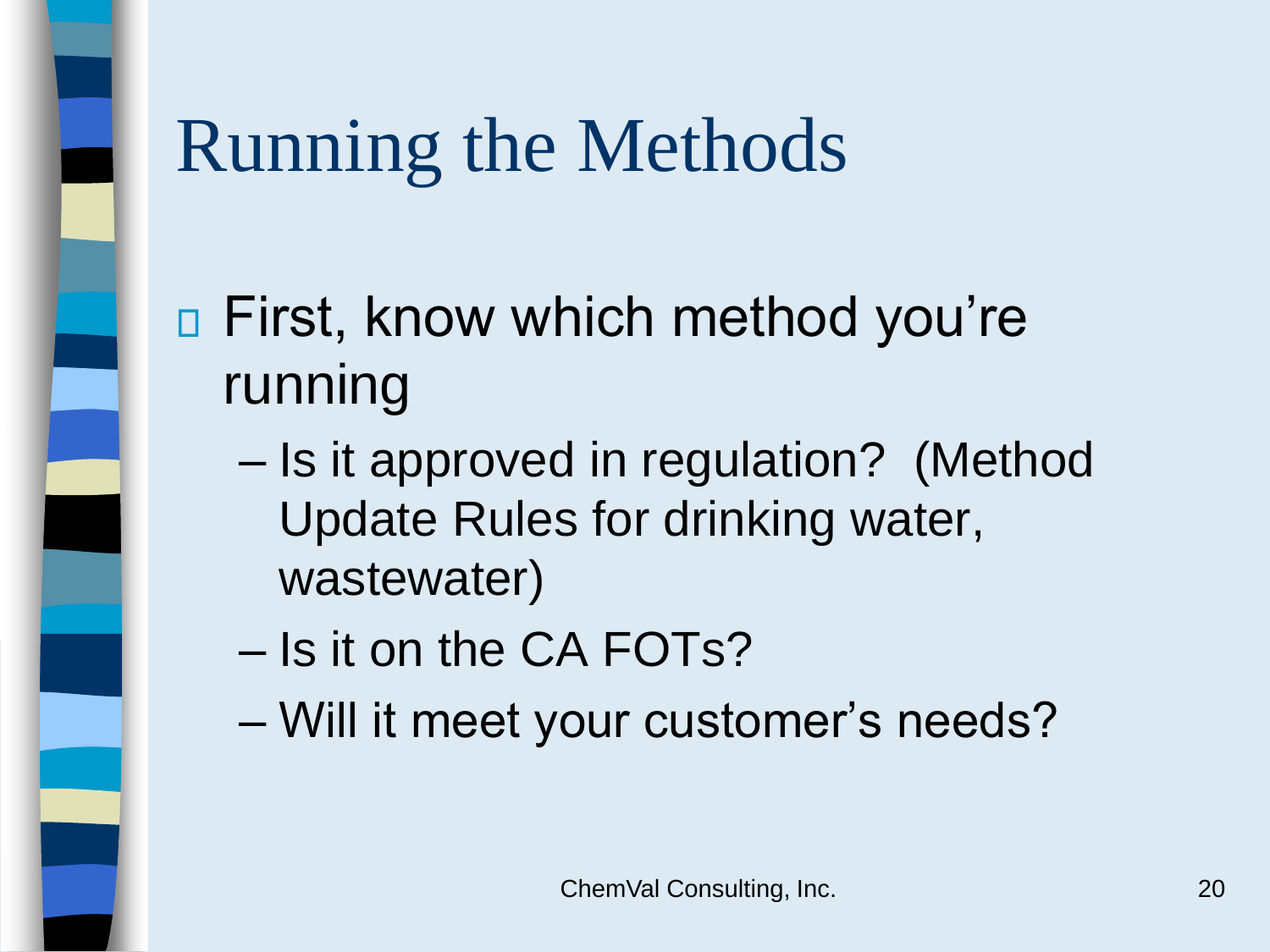- □ Second, check your SOP against the **Standard** 
	- Standard format for technical SOPs to include all points required by the Standard (V1M2 4.2.8.5)
	- There are many options for formatting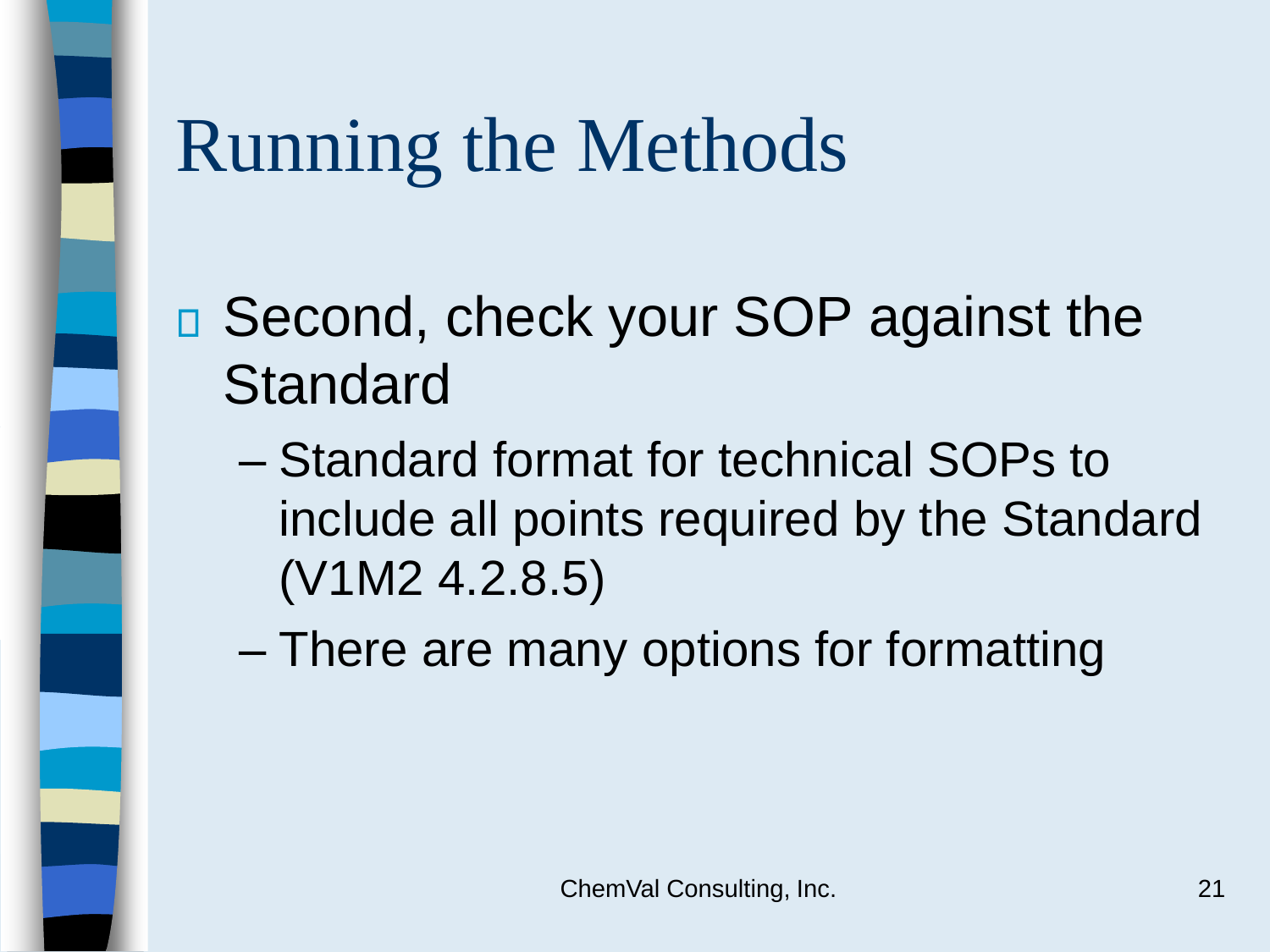#### □ Third, check your SOP against the published method

- All steps must be included
- Modifications, if allowed, must be validated
- Don't assume the requirement doesn't apply to your lab
- "Method-Defined Parameters"
- Where are the QC Requirements?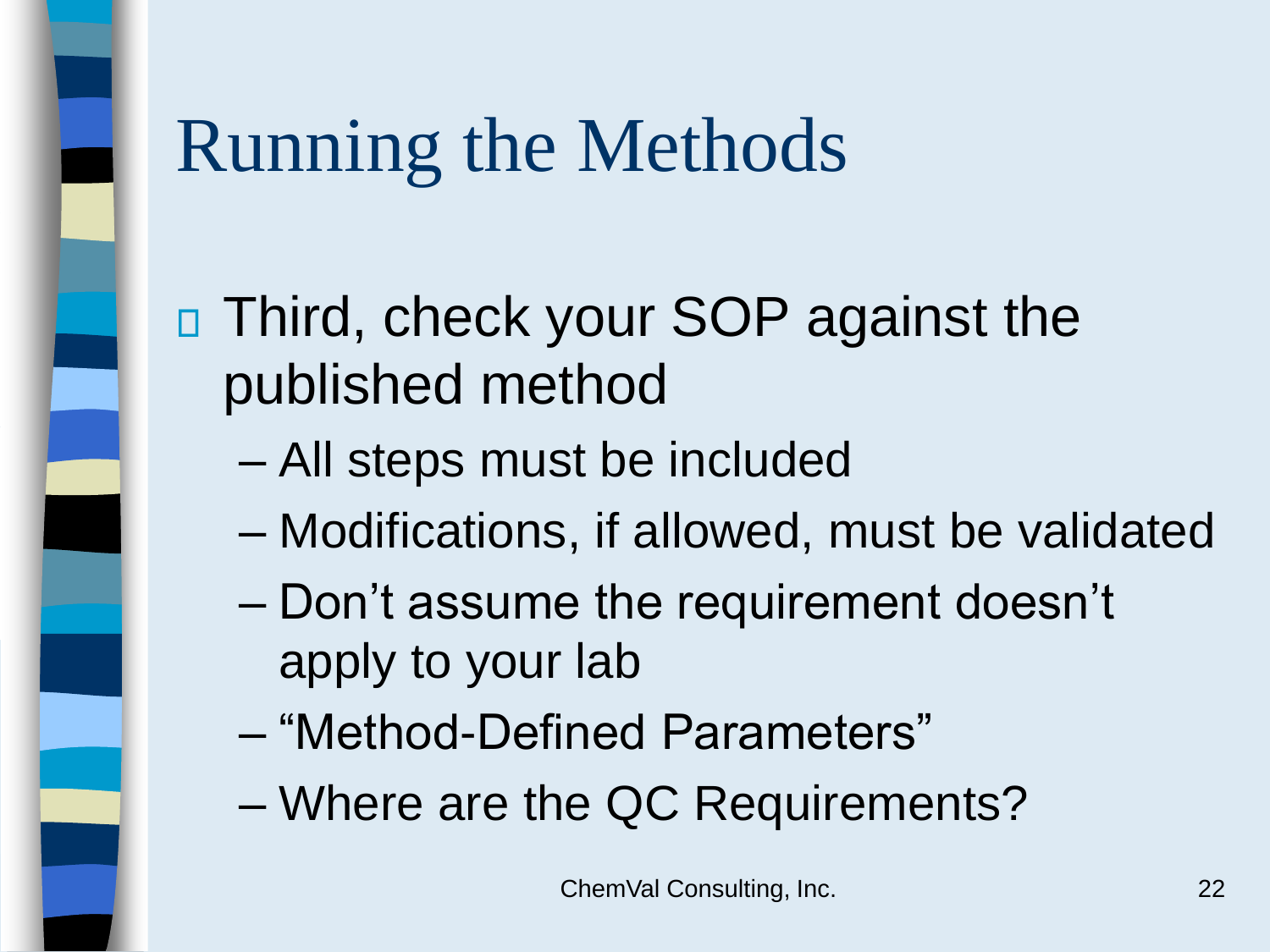- Fourth, Check you SOP against the analyst's practice
	- Watch the performance
	- Verify the record-keeping
	- Verify the traceability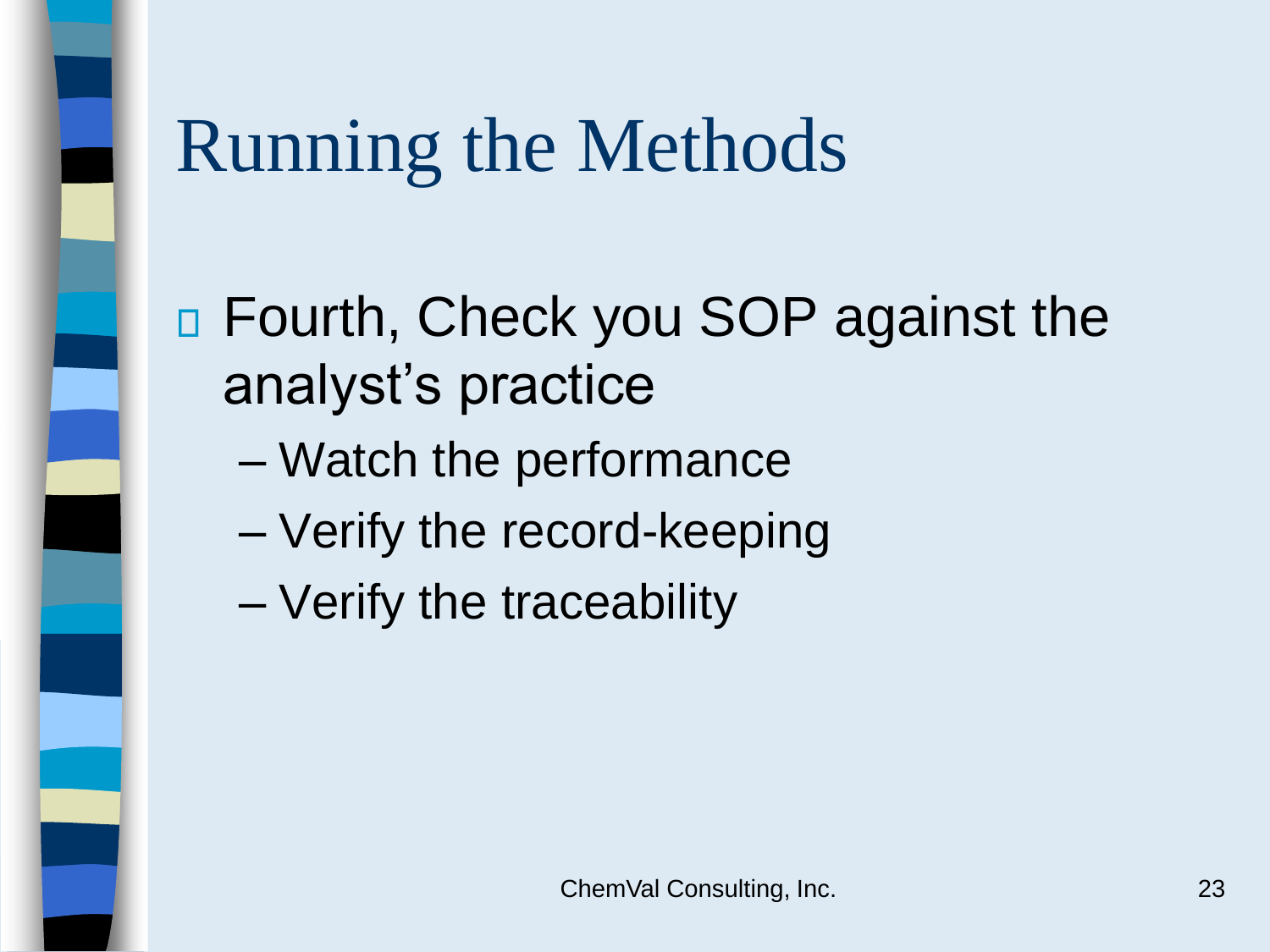

#### Summation

#### **D** It's Worth It!!